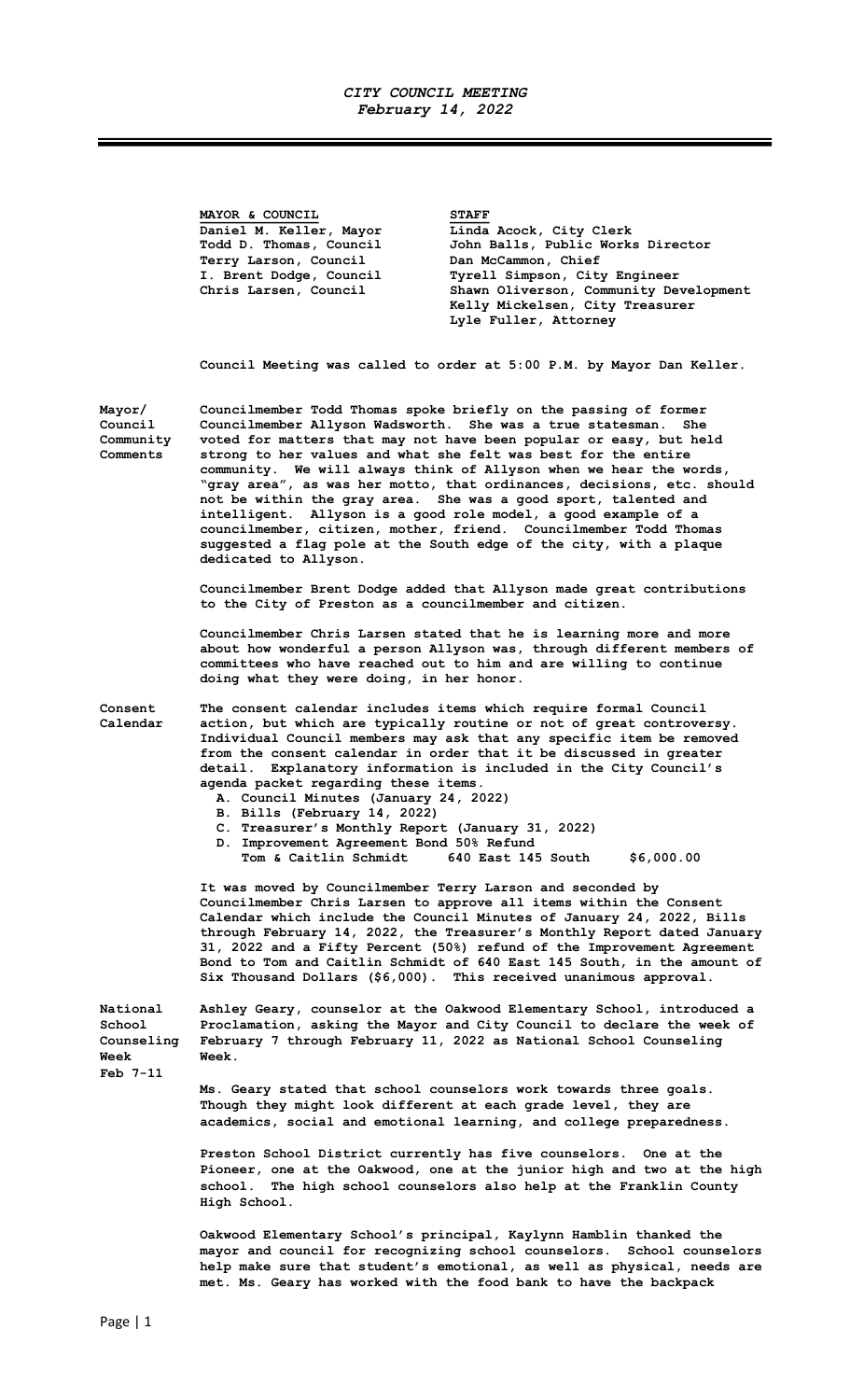program, which enables the chronically hungry children who may not have access to food, or food preparation, on weekends to take a backpack home on Thursdays, that is filled with easy preparation meals.

One effect of the COVID epidemic is that children feel anxiety and anxiousness more than in the past. It is good to have the counselors there to help walk the students through their added anxiety.

Clerk Acock read the Proclamation, declaring February 7-11, 2022 as National School Counseling Week.

Due to the dates of National School Counseling Week being just before the scheduled city council meeting, Mayor Dan Keller has signed the Proclamation. Therefore, it was moved by Councilmember Todd Thomas and seconded by Councilmember Chris Larsen to proclaim the week of February 7, 2022 through February 11, 2022 as National School Counseling Week, and to ratify Mayor Dan Keller's signature on said Proclamation. This received unanimous approval.

(a copy of the Proclamation follows Minutes)

Release Of Amanda Collins of the Southeast Idaho Council of Governments (SICOG), Funds presented the Request for Release of Funds and Certification for the Craner State of Idaho Community Development Block Grant through the Idaho<br>Field Bepartment of Commerce, for the Craner Field Park Improvement Proje Department of Commerce, for the Craner Field Park Improvement Project.

> This release form will allow SICOG to start the bidding process, starting the project, getting vendors here and keeping the project on schedule. The document allows Commerce to prepare a full contract, so that vendors can be paid as the project progresses.

It was moved by Councilmember Todd Thomas and seconded by Councilmember Chris Larsen to approve the Request for Release of Funds and Certification, and to authorize Mayor Dan Keller to sign said request. The vote was as follows:

| Councilmember Todd Thomas  | <u>Aye</u> |
|----------------------------|------------|
| Councilmember Terry Larson | <u>Aye</u> |
| Councilmember Brent Dodge  | <u>Aye</u> |
| Councilmember Chris Larsen | <u>Aye</u> |

The motion received unanimous approval.

Business It was moved by Councilmember Terry Larson and seconded by Licenses Councilmember Brent Dodge to approve business licenses for the following:

| Austin Brackin & Ezra Roper<br>(Preston Trailer Rentals) | 105 East 4 <sup>th</sup> South Preston ID |            |
|----------------------------------------------------------|-------------------------------------------|------------|
| Matt Redd                                                | 3205 North Mail                           | Logan UT   |
| (Redd Hat Ventures, Sign Pro)                            |                                           |            |
| Eric Glen Ohling                                         | 713 South 4 <sup>th</sup> East Preston ID |            |
| (Ohling Hormone Center)                                  |                                           |            |
| Kimberly Cannon                                          | 34 South State                            | Preston ID |
| (Olive & JO)                                             |                                           |            |

Motion received unanimous approval.

Indemni- Robert Swainston of the Consolidated Irrigation Company, addressed fication concerns the irrigation company has over the growth within the city and For county, and protecting their water lines. They would like to be Development notified of any development within Preston City, that is close to their Along Water transmission lines. Water Line Easements Brian Jensen of the Consolidated Irrigation Company, stated that they

are interested in opening up communication with the irrigation company and Preston City, to protect the water lines.

 It was moved by Councilmember Terry Larson and seconded by Councilmember Todd Thomas to assign City Attorney Lyle Fuller and City